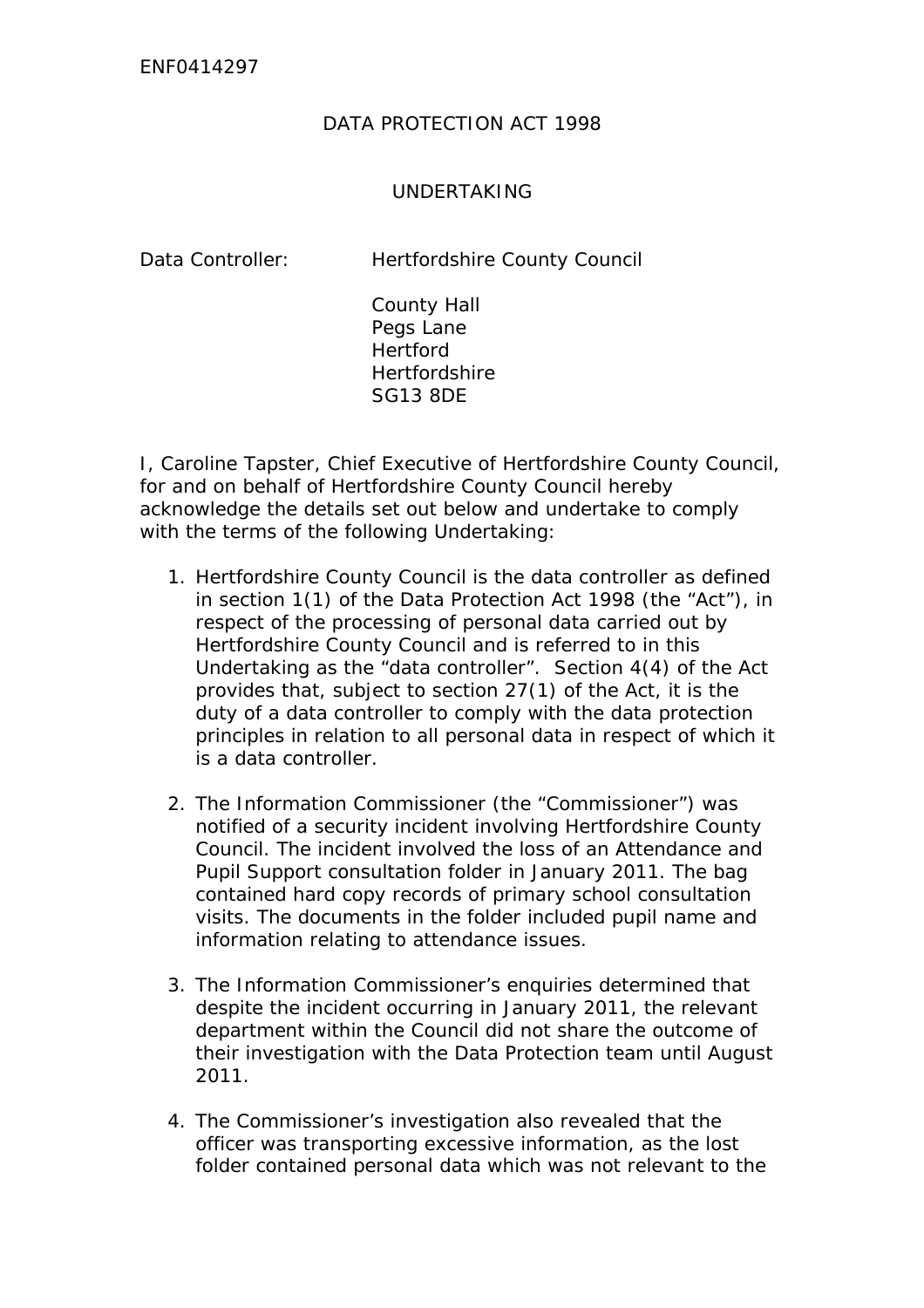scheduled visits. It is noted that the data controller had put in place some policies and procedures and the officer concerned had received relevant training.

- 5. The Commissioner has considered the data controller's compliance with the provisions of the Act in the light of this matter. The relevant provision of the Act is the Seventh Data Protection Principle. This Principle is set out in Schedule 1 Part I to the Act. The Commissioner has also considered the fact that some of the data lost in this incident consisted of information as to the physical or mental health or condition of the data subjects. Personal data containing such information is defined as "sensitive personal data" under section 2(e) of the Act.
- 6. Following consideration of the remedial action that has been taken by the data controller, it is agreed that in consideration of the Commissioner not exercising his powers to serve an Enforcement Notice under section 40 of the Act, the data controller undertakes as follows:

The data controller shall, as from the date of this Undertaking and for so long as similar standards are required by the Act or other successor legislation, ensure that personal data are processed in accordance with the Seventh Data Protection Principle in Part I of Schedule 1 to the Act, and in particular that:

- 1. Where appropriate, portable and mobile devices including laptops and other portable media are to be used to store and transmit personal data, the loss of which could cause damage or distress to individuals and those devices are encrypted using encryption software which meets the current standard or equivalent;
- 2. Physical security measures are adequate to prevent unauthorised access to personal data;
- 3. The data controller continues to make staff aware of their revised Data Protection Policy and staff are appropriately trained how to follow that policy;
- 4. Hard copy documentation is only removed from Council premises when absolutely necessary. It will contain the minimum amount of personal data required for its purpose. Compliance with these procedures are regularly monitored